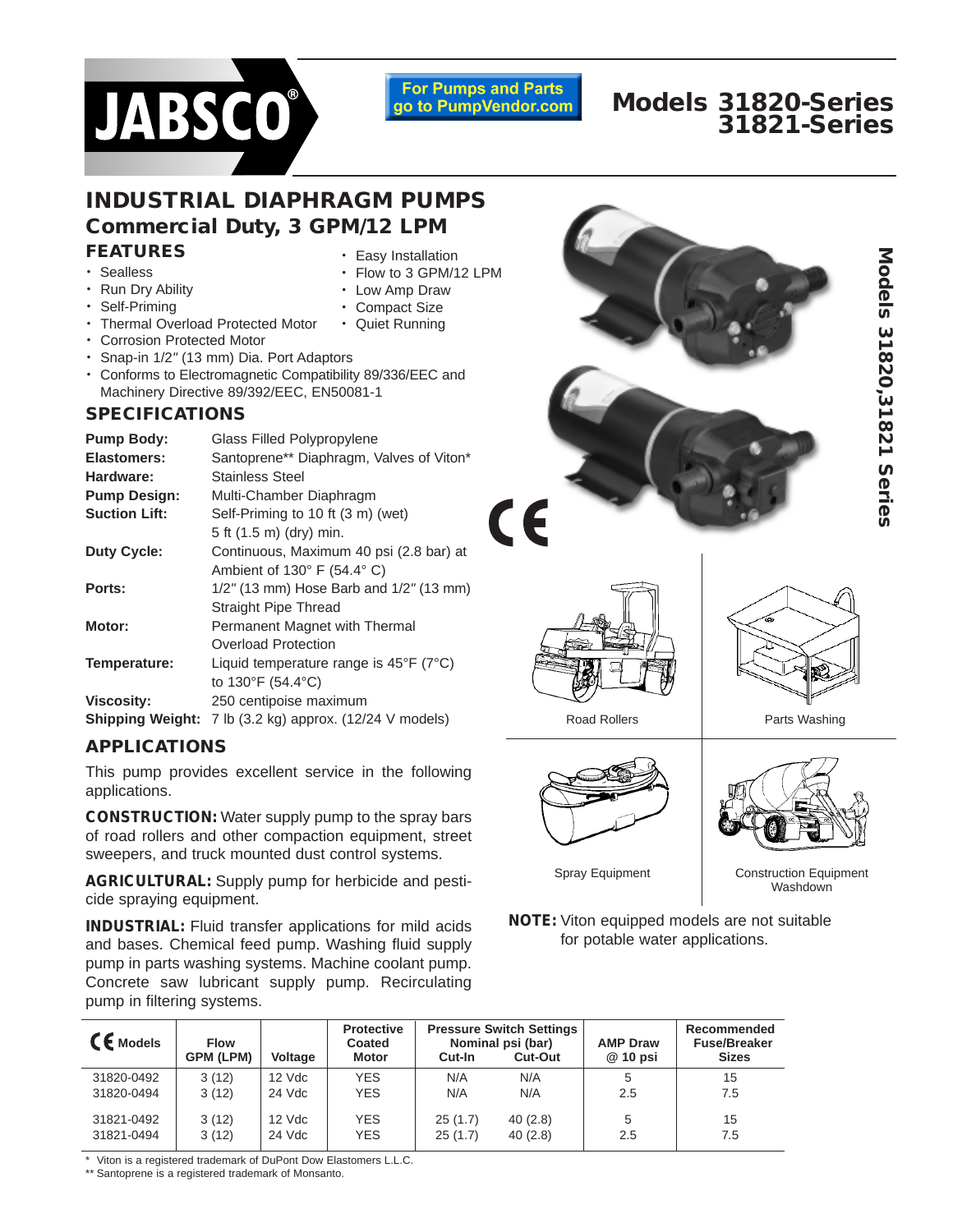## **OPERATING INSTRUCTIONS**



**Explosion hazard. Do not pump gasoline or other flammable liquids. T
o do so can cause an explosion resulting in injury or death.** 



**WARNING Fire hazard. Wiring must comply with applicable electrical standards and include a properly sized fuse or circuit breaker. Improper wiring can cause a fire resulting in injury or death.**

- **1. MOUNTING** JABSCO diaphragm pumps are selfpriming and may be located in a dry location above or below the fluid supply. To vertically mount these units, it is best to do so with the motor on top. This will prevent fluid dripping on the motor in the event of a leak. Place pump on a solid surface and secure with four mounting screws being careful not to fully compress the rubber grommets which act as shock absorbers.
- **2. PLUMBING** Port adaptors are supplied to fit 1/2" (13 mm) dia. ID hose or 1/2" (13 mm) dia. straight pipe threads. Use Teflon\* (PTFE) type tape when threading straight pipe threads to tapered pipe threads. Select two of the port adaptors supplied to match your plumbing system. Flexible hose or tubing is recommended instead of rigid piping at pump.

If you choose to use rigid piping, provide a short length of hose between pipe and the pump to avoid noise and vibration. Use clamps at both ends of hose to prevent air leaks. NOTE: Intake hose should be at least 1/2" (13 mm) ID reinforced hose.

A "Pumpgard" 36400-Series 1/2" (13 mm) or 36200- Series 3/4" (19 mm) in-line strainer should be installed between pump and fluid supply to keep debris out of system. Avoid any kinks or fittings which could cause excessive restrictions. Remember to periodically clean "Pumpgard" screens.

**3. WIRING DC MODELS –** In an easily accessible location, install an "on-off" switch (Jabsco 44960-Series) to control electricity to the pump. Turn the pump off when not used for extended periods, or when fluid supply is depleted.



Select wire size from chart below. Use total length of wire from electrical source to pump and return. Chart allows for 3% voltage drop. If in doubt, use next larger wire size.

#### **RECOMMENDED WIRE SIZES**

| Total Wire Length - feet (meters) |                      |                      |                      |  |
|-----------------------------------|----------------------|----------------------|----------------------|--|
| Pump                              | $0 - 20$             | 20-35                | $35 - 55$            |  |
| Voltage                           | $(0-6)$              | $(6-11)$             | $(11-17)$            |  |
| 12 Volt                           | #14 AWG              | #12 AWG              | #10 AWG              |  |
|                                   | $(2.5 \text{ mm}^2)$ | $(4 \text{ mm}^2)$   | $(6 \text{ mm}^2)$   |  |
| 24 Volt                           | #16 AWG              | #14 AWG              | #12 AWG              |  |
|                                   | $(1.5 \text{ mm}^2)$ | $(2.5 \text{ mm}^2)$ | (4 mm <sup>2</sup> ) |  |

\* TEFLON is a registered trademark of E.I. DuPont de Nemours and Company.

The electrical circuit should be protected with an overcurrent protection device in the positive lead. See chart for proper size. The pump circuit should not include any other electrical loads. Black Wire from the motor is negative, orange is positive.

#### **If you are not familiar with applicable electrical standards, have the unit installed by a qualified electrician.**

After installation, check the voltage at the pump motor. Voltage should be checked when pump is operating. Full voltage must be available at the pump motor at all times.

- **4. SELF-PRIMING** Pump is self-priming. Vertical dry lift capacity is 10 ft  $(3 \text{ m})$  (wet) 5 ft  $(1.5 \text{ m})$  (dry) min. Be sure suction piping is airtight or pump will not self-prime.
- **5. RUNNING DRY Pump can run dry indefinitely without** damage.
- **6. CHEMICAL COMPATIBILITY** Fluids being pumped must be compatible with the materials of construction. Consult factory for Chemical Compatibility Guide. Pump should be flushed with clean water or neutralizing solution after each use to prolong pump life.
- **7. PRESSURE** Maximum continuous duty discharge pressure is 40 psi with an ambient temperature no greater than 130°F (55°C).

NOTE: If the system operating pressure exceeds 50 psi, an external pressure relief value should be installed in the system.

- **8. TEMPERATURE** The maximum recommended fluid temperature is 130°F (54°C). Minimum recommended fluid temperature is 45°F (7°C).
- **9. VISCOSITY** The maximum pumped fluid viscosity is 250 centipoise.
- **10. DUTY CYCLE** Motor and pump are designed for continuous operation in a 130°F (55°C) environment while pumping against 40 psi (2.8 bar) discharge pressure. Beyond these parameters, an intermitted duty cycle is recommended to maximize pump life. In normal operation, motor case will get hot. Prolonged contact with motor could cause a burn on human skin.
- **11. START-UP AND OPERATION** Check level of fluid in supply tank. Open all valves in system. Switch pump electrical circuit to "on" position. Flow will become steady as air is bled from system. For pumps equipped with pressure switch, close discharge valve after flow becomes steady fluid stream. Pump should shut off soon after closing valve. Pump is now ready for automatic operation. Pump will start when valve is opened and stop upon closure of valve. If pump is to be inoperative for a considerable period of time, flush pump with water, turn off electrical circuit to pump, and bleed system pressure by opening discharge valve.

ACAUTION Pumps have thermal overload protected motors. The motor will automatically shut off as temperature rises due to an overload condition. If the motor shuts off in this manner, turn off electrical supply to pump. After a cooling off period, re-start pump.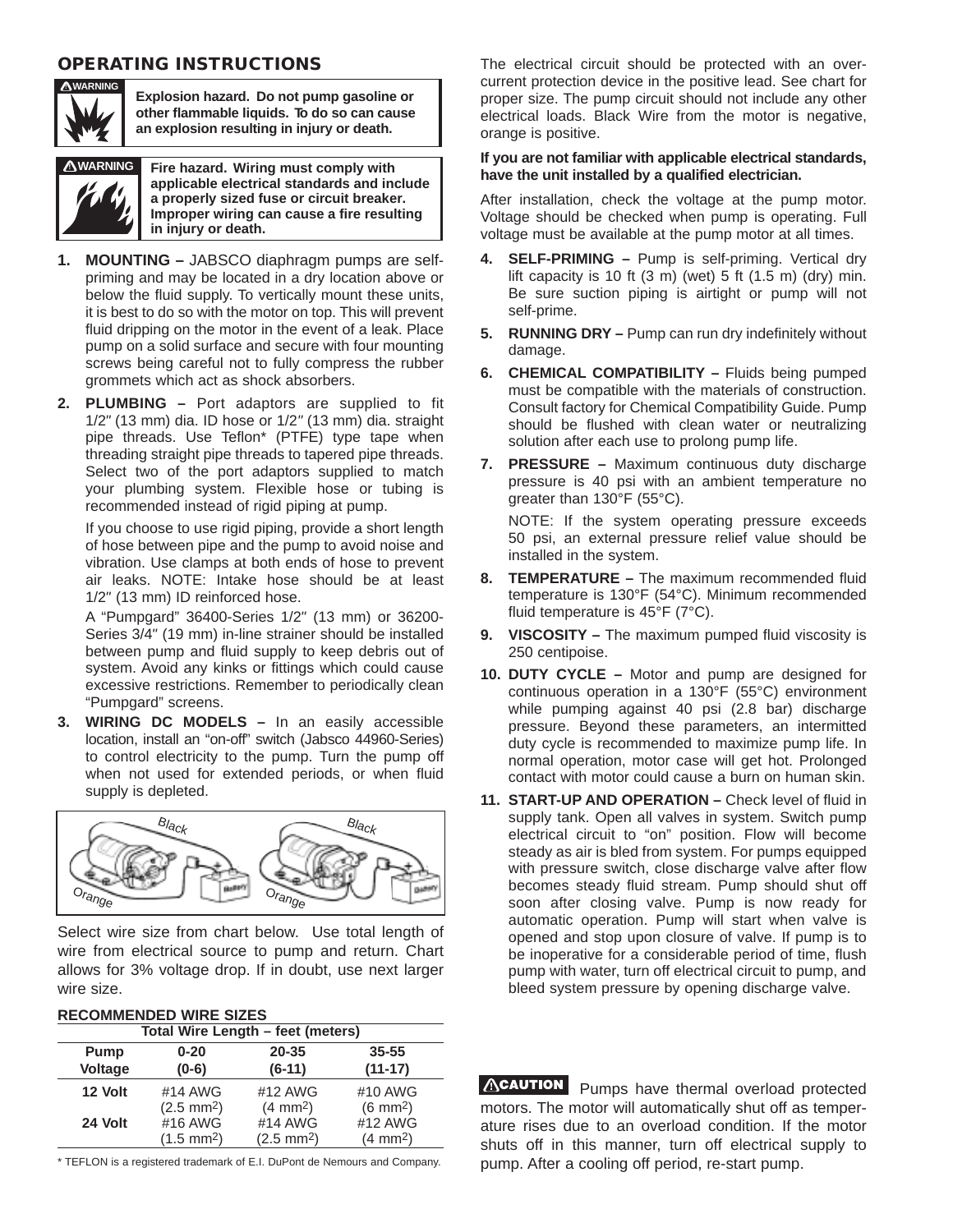## **SERVICE INSTRUCTIONS**

#### **PUMP DISASSEMBLY**

- 1. Remove power from pump. Open discharge valve to relieve system pressure.
- 2. Push port clips back and disconnect plumbing from pump.
- 3. Remove the four (4) pumphead screws.
- 4. Rotate pumphead until cam/bearing set screw is visible through drain notch.
- 5. Loosen cam/bearing set screw and slide pump off motor shaft.
- 6. Separate upper housing, lower housing, and check valve assembly as required.

#### **PUMP ASSEMBLY**

- 1. Install new outer piston in lower housing with piston tops pointing away from motor.
- 2. Install new diaphragm in lower housing with the molded O-ring seals facing away from motor.
- 3. Insert each inner piston through the diaphragm into outer piston.
- 4. Turn each piston until fully seated.
- 5. Secure cam/bearing assembly to outer pistons using 18 inch pounds (2.0 Nm) of torque.
- 6. Slide lower housing on motor shaft. Align set screw with motor shaft indentation.
- 7. Set screw MUST be positioned over shaft indentation and secured tightly.
- 8. Check that ferrules are installed in upper housing and O-ring is properly seated.
- 9. Install check valve assembly in upper housing and fit upper and lower housings together.
- 10. Align pumphead with motor and tighten four (4) screws evenly using 25 inch pounds (2.8 Nm) of torque.

#### **SWITCH REPLACEMENT**

- 1. Remove power from pump. Relieve system pressure. Disconnect inlet and outlet hoses.
- 2. Remove pressure switch cover and disconnect power leads from switch.
- 3. Remove switch and switch diaphragm from pump by removing two (2) switch mounting screws.
- 4. Replace switch diaphragm and switch. Reassemble in reverse order.
- 5. Do not over tighten switch mounting screws.





#### **PARTS LIST**

|            | 1)                   | $\left( 2\right)$  | $\left(3\right)$ | $\left  4 \right\rangle$ | $\left(5\right)$ | (6)                    |
|------------|----------------------|--------------------|------------------|--------------------------|------------------|------------------------|
| Model      | Upper<br>Housing Kit | Check<br>Valve Kit | Diaphragm<br>Kit | Cam/Bearing<br>Kit       | Motor<br>Kit     | Pressure<br>Switch Kit |
|            |                      |                    |                  |                          |                  |                        |
| 31820-0492 | 18910-4019           | 18911-7020         | 18912-3040       | 18913-0002               | 18919-0116       |                        |
| 31820-0494 | 18910-4019           | 18911-7020         | 18912-3040       | 18913-0002               | 18919-1040       |                        |
| 31821-0492 | 18910-4007           | 18911-7020         | 18912-3040       | 18913-0002               | 18919-0116       | 18916-0118             |
| 31821-0494 | 18910-4007           | 18911-7020         | 18912-3040       | 18913-0002               | 18919-1040       | 18916-0118             |

Bearing cover  $(7)$  not included in diaphragm Kit $(3)$ .